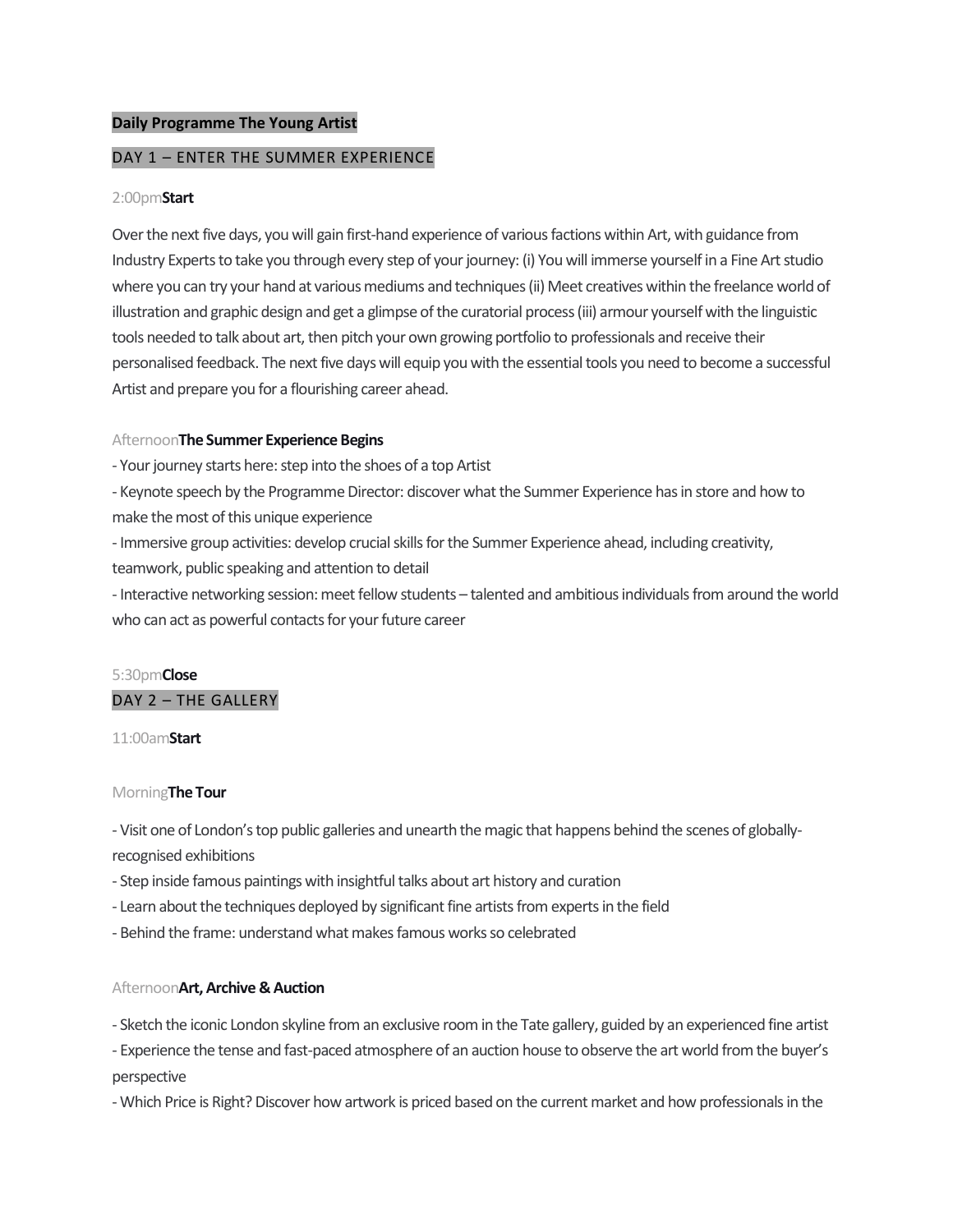field differentiate costs based on size, medium and status

- Going…going…gone! Take part in a mock auction using the skills you've learnt to guess the prices of famous works

## 5:00pm**Close**

## DAY 3 –ENTER THE ARTIST'S STUDIO

## Morning**Sculpture and Life Drawing**

- Try your hand at a range of different mediums and discover the different forms of art available

- Learn to sculpt your own 3D self portrait in a guided clay workshop

- Uncover life drawing as you've never done before, experimenting with different mediums, equipment and techniques with a renowned illustrator

- Explore print and pattern and improve your drawing and making skills

## Afternoon**Printmaking and Bookbinding**

- Introduction to print making: get a glimpse into the huge and varied world of illustration and graphic design by creating your own linocut print

- Create your own sketchbook and learn about DIY bookbinding

- The Crit: receive feedback on your work from leading artists and critique the work of your fellow peers

## 5:30pm**Close**

## DAY 4 – ILLUSTRATION / ANIMATION

## 11:00am**Start**

Yesterday you were introduced to the varied world of Art. Today, you will gain experience in the more commercial sector of Illustration and Animation.

## Morning**Illustration**

- Introduction to illustration: learn what it takes to become an illustrator, and the differences in selling your work vs working for commercial clients

- Uncover the complex world of freelancing and how illustrators are finding unique ways to promote their work to procure commissions

- Understand the range of options available to you as an illustrator

-Develop your own unique style in a character design workshop taught by an experienced illustrator

## Afternoon**Animation**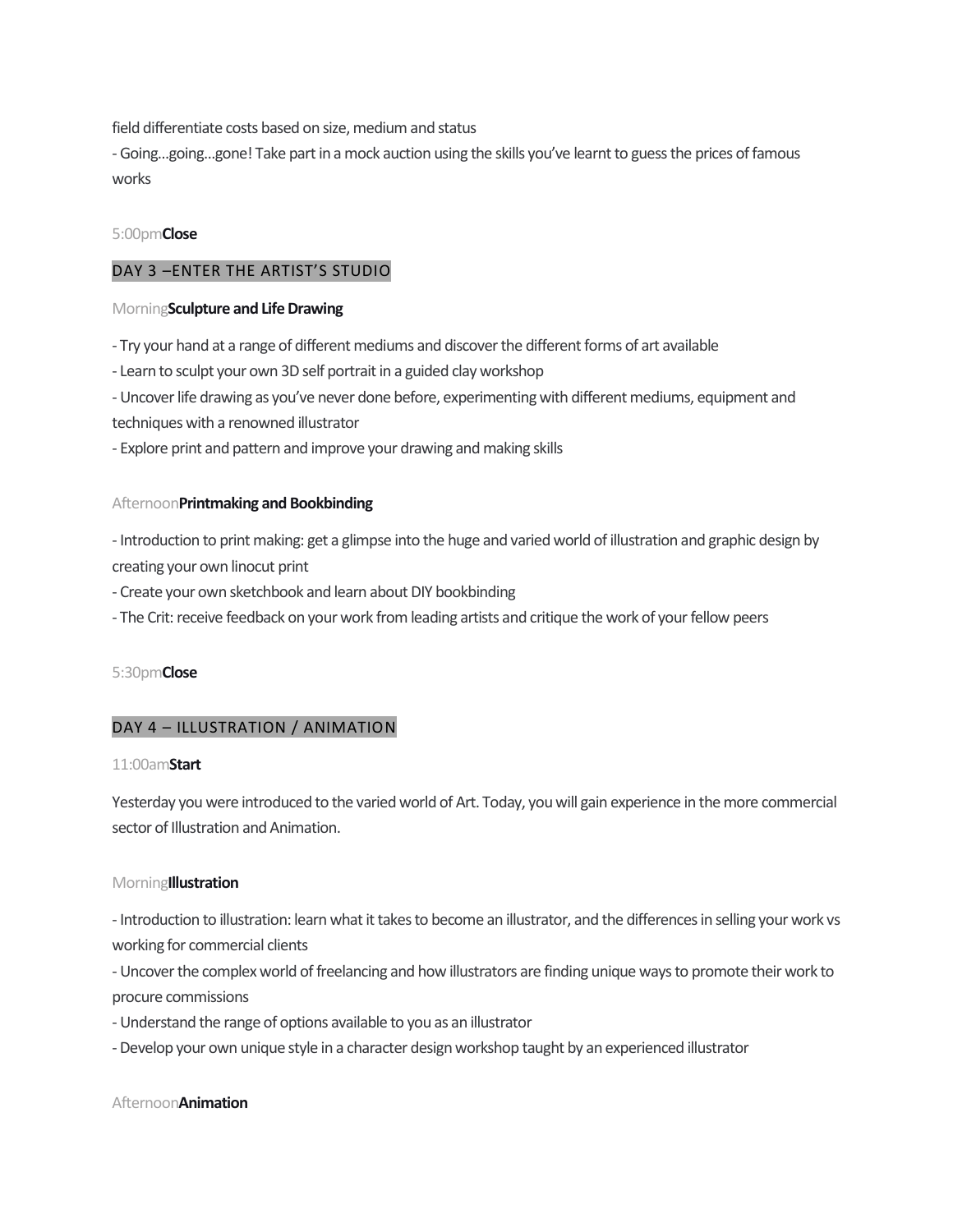- Introduction to animation: learn about the range of techniques deployed by top animators
- -Discover the animation process from concept to film
- Work together to draw a storyboard for your very own animation
- Enter the studio: Film your stop motion animation using your own character designs

## 5:30pm**Close**

## DAY 5 – YOUR PORTFOLIO

## 11:00am**Start**

Congratulations! You've taken a whistle-stop tour through various creative factions of Art. Today you will showcase your work and reflect on your burgeoning career as an Artist so far.

## Morning**The Portfolio**

- 'Talking About Art:' Master the method of analysing and interpreting artwork with proficiency
- Gain an understanding into what top Universities look for in a portfolio
- Try your hand at photography in a professional studio, photographing your previous work with a professional photographer for your portfolio
- Create a unique physical portfolio using the traditional art of water marbling

## Afternoon**Career Coaching: How to Launch a Successful Career in Art**

- Compile your work from throughout the summer experience in your own portfolio for use in university applications, grants, awards and more
- Your path to success: understanding the key decisions ahead and how to maximise your chances of success
- Subject choices at A-level/IB/university and more
- Securing work experience, designing impactful CVs/resumes and powerful interview techniques
- Panel Q&A with leading artists in multiple fields

## 5:30pm**Close**

## DAY 6 –DESIGN A VIRTUAL WORLD

## 10:00am**Start**

You've just taken a deep-dive into the contemporary Art World and have tried your hand at various creative disciplines. Over the next five days, you will experience Art from a new perspective: (i) you will enter the virtual realm and exercise your artistic vision by designing the artwork for a video game (ii) interact with the masters of the 'moving figure' and produce your own animation (iii) discover the creative side of marketing and predict the future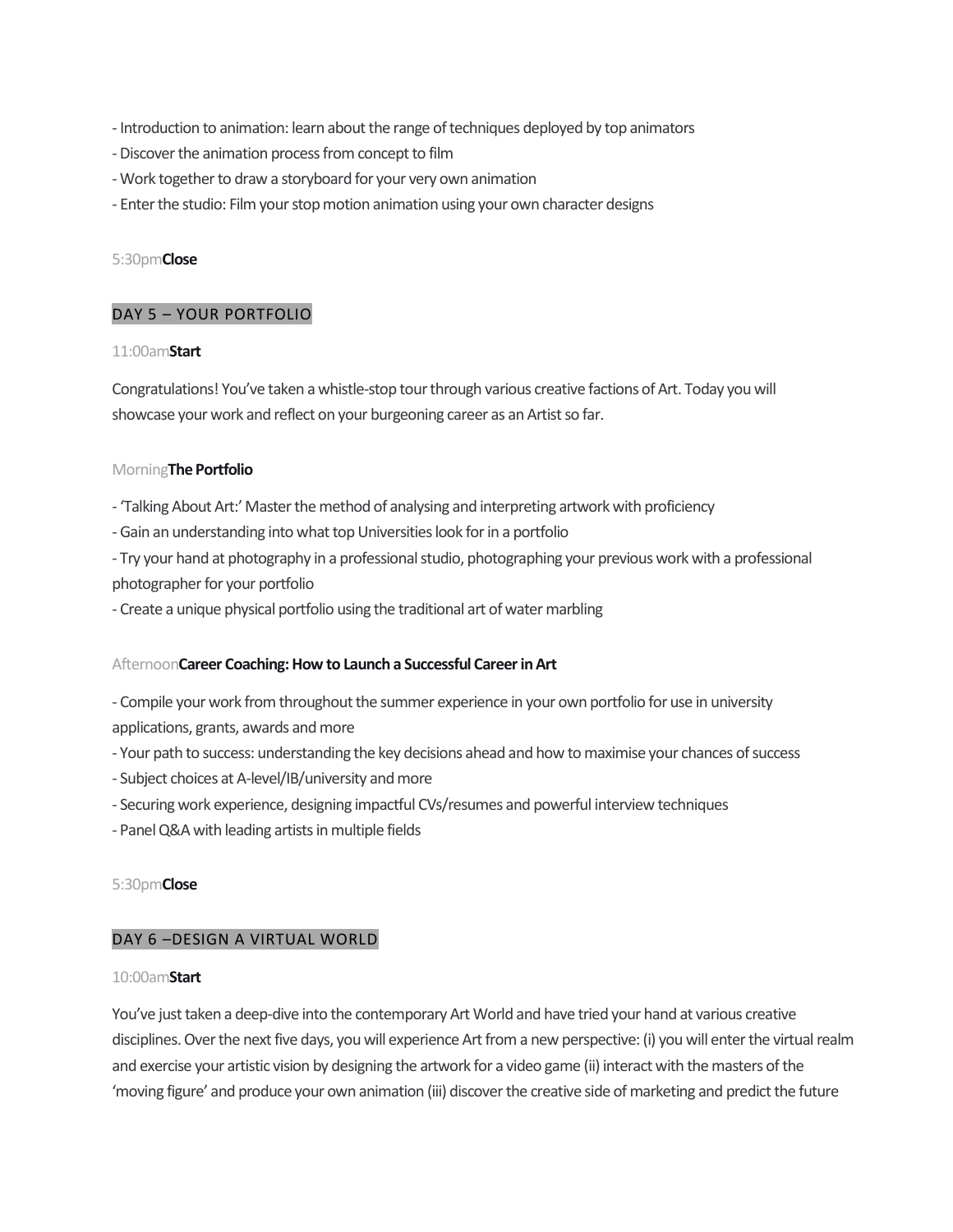of Art. Finally, you will curate an exhibition of your projects from the previous 10 days to showcase to professionals.

Today you will meet an indie game company and employ their expertise to design a video game world

#### Morning**Meet Your Design Team**

- -Discover the ins and outs of an indie game company employing freelance artists
- Receive your brief from indie game developers, writers and graphic designers
- Collaborate with your peers to come up with a winning game concept and design for a start-up company

- You will spend the rest of the day exercising your artistic vision to conceive the world and characters in which the game is set, making key aesthetic decisions on the colour palette as well as sketching your designs

#### Afternoon**Meet The Dragons**

- -Develop your sketches into a finalized product
- Prepare your pitch for the Dragon's Den
- -Network with other teams and size up your competition
- The winning team will receive a professional mock-up of their video game

#### 5:30pm**Close**

#### DAY 7 – GRAPHIC DESIGN, BRANDING AND MARKETING

#### 10:00am**Start**

Yesterday you explored the virtual realm of video game design. Today, you will learn how animation studios bring their characters to life.

#### Morning**What is Graphic Design?**

- Understand the basic principles of design, from initial idea to final piece
- Expand your knowledge of the design world, and learn about the multidisciplinary nature of graphics
- Art vs Design: What's the difference?
- The world of branding

#### Afternoon**Designing Your Exhibition Poster**

- Understand the importance of branding and graphic design in advertising and beyond
- Collaborate to design the branding concept, poster and invitations for your very own art exhibition
- Take us on your artistic Summer Experience journey using key design concepts and a cohesive style
- Show your work to Graphic Designers and compete to win the pitch!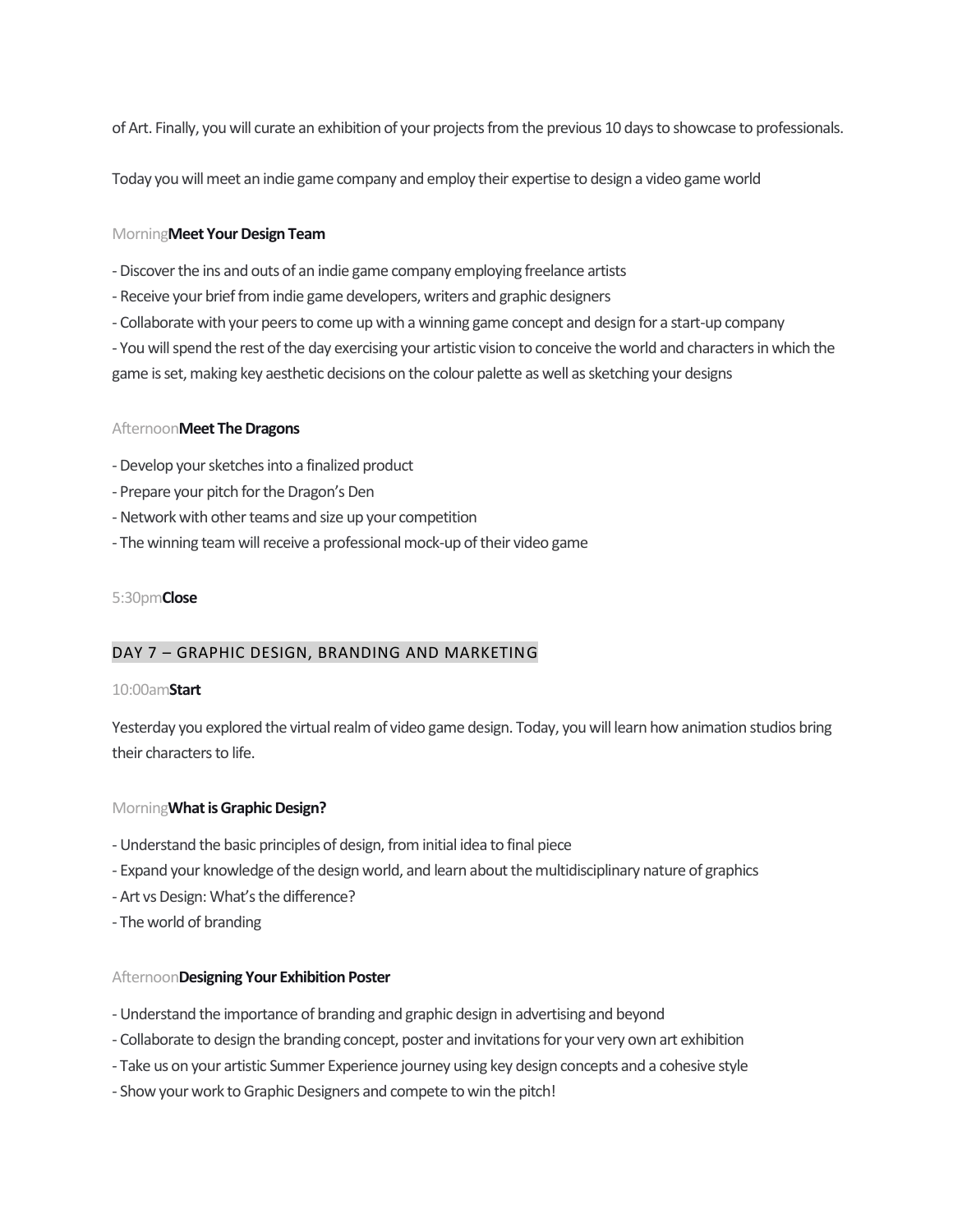## 5:30pm**Close**

## DAY 8 – GALLERIES AND CURATION

#### 11.00am**Start**

It's nearing the end of the Summer Experience and you are planning a group exhibition on Day 10. To inspire you, today will consist of an interactive walking tour of some of the most exclusive galleries in London, with insights from curators, organisers and owners working behind the scenes.

#### Morning**Interactive Walking Tour**

-Discover some of the most exclusive galleries in the world on a trip round Mayfair – the heart of London's independent gallery scene

- Representation, selection and the world of fine art: how to get your work seen by the art world elite
- The role of an agent
- Behind the scenes: what jobs exist in the gallery sphere?

## Afternoon**Curating an Exhibition**

- What is curation?
- Learn how to apply key curating tactics to your own work
- Choose from roles in marketing, curation and event planning
- Work together to plan, budget and execute your very own exhibition

## 5:30pm**Close**

## DAY 9 –THE NEXT GENERATION OF ARTISTS

#### 10:00am**Start**

You've unearthed the traditional creative routes and gained some historical background in Art. Today you will turn your minds to the future and identify the key artistic movements currently making waves in the field. As Young Artists, you will then begin the curatorial process of organising your own group exhibition towards the end of the day

## Morning**The Future of Art**

- 'Activist Artwork:' Identify how trends in the art world have shifted towards championing societal change by examining some of the latest artworks that serve to expose injustice

- Uncover the tantalizing technology behind new, immersive exhibitions and discuss how virtual and augmented reality has changed our experience of art and taken artistic interpretation to the next level